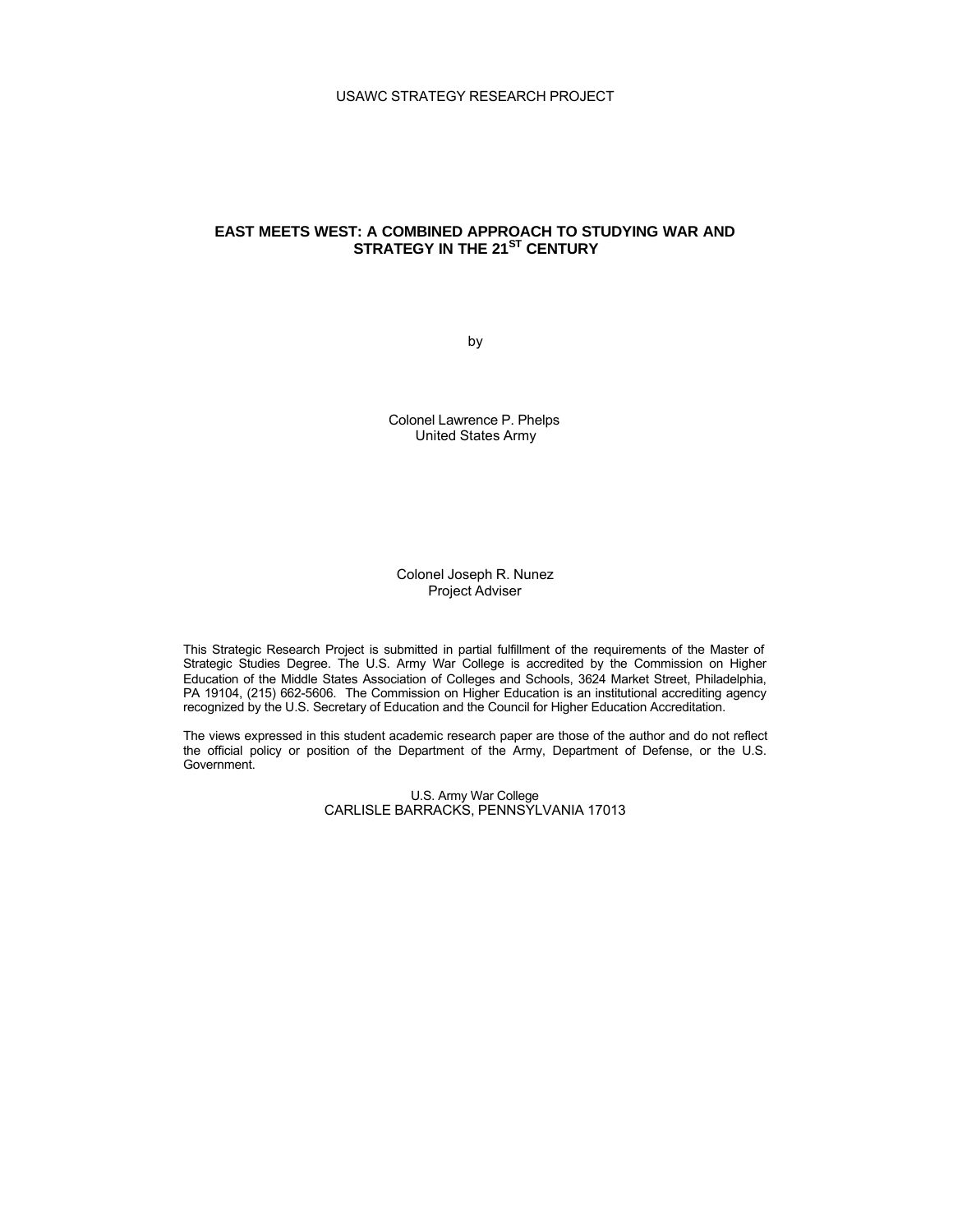| <b>Report Documentation Page</b>                                                                                                                                                                                                                                                                                                                                                                                                                                                                                                                                                                                                                                                                                                                                                                                                                                   |                             |                              |                             |                                  | Form Approved<br>OMB No. 0704-0188                 |  |
|--------------------------------------------------------------------------------------------------------------------------------------------------------------------------------------------------------------------------------------------------------------------------------------------------------------------------------------------------------------------------------------------------------------------------------------------------------------------------------------------------------------------------------------------------------------------------------------------------------------------------------------------------------------------------------------------------------------------------------------------------------------------------------------------------------------------------------------------------------------------|-----------------------------|------------------------------|-----------------------------|----------------------------------|----------------------------------------------------|--|
| Public reporting burden for the collection of information is estimated to average 1 hour per response, including the time for reviewing instructions, searching existing data sources, gathering and<br>maintaining the data needed, and completing and reviewing the collection of information. Send comments regarding this burden estimate or any other aspect of this collection of information,<br>including suggestions for reducing this burden, to Washington Headquarters Services, Directorate for Information Operations and Reports, 1215 Jefferson Davis Highway, Suite 1204, Arlington<br>VA 22202-4302. Respondents should be aware that notwithstanding any other provision of law, no person shall be subject to a penalty for failing to comply with a collection of information if it<br>does not display a currently valid OMB control number. |                             |                              |                             |                                  |                                                    |  |
| 1. REPORT DATE<br><b>15 MAR 2006</b>                                                                                                                                                                                                                                                                                                                                                                                                                                                                                                                                                                                                                                                                                                                                                                                                                               |                             | 2. REPORT TYPE               |                             | <b>3. DATES COVERED</b>          |                                                    |  |
| <b>4. TITLE AND SUBTITLE</b>                                                                                                                                                                                                                                                                                                                                                                                                                                                                                                                                                                                                                                                                                                                                                                                                                                       |                             |                              |                             | <b>5a. CONTRACT NUMBER</b>       |                                                    |  |
| <b>East Meets West A Combined Approach to Studying War and Strategy in</b>                                                                                                                                                                                                                                                                                                                                                                                                                                                                                                                                                                                                                                                                                                                                                                                         |                             |                              |                             |                                  | <b>5b. GRANT NUMBER</b>                            |  |
| the 21st Century                                                                                                                                                                                                                                                                                                                                                                                                                                                                                                                                                                                                                                                                                                                                                                                                                                                   |                             |                              | 5c. PROGRAM ELEMENT NUMBER  |                                  |                                                    |  |
| 6. AUTHOR(S)                                                                                                                                                                                                                                                                                                                                                                                                                                                                                                                                                                                                                                                                                                                                                                                                                                                       |                             |                              | <b>5d. PROJECT NUMBER</b>   |                                  |                                                    |  |
| <b>Lawrence Phelps</b>                                                                                                                                                                                                                                                                                                                                                                                                                                                                                                                                                                                                                                                                                                                                                                                                                                             |                             |                              |                             | <b>5e. TASK NUMBER</b>           |                                                    |  |
|                                                                                                                                                                                                                                                                                                                                                                                                                                                                                                                                                                                                                                                                                                                                                                                                                                                                    |                             |                              | <b>5f. WORK UNIT NUMBER</b> |                                  |                                                    |  |
| 7. PERFORMING ORGANIZATION NAME(S) AND ADDRESS(ES)<br>U.S. Army War College, Carlisle Barracks, Carlisle, PA, 17013-5050                                                                                                                                                                                                                                                                                                                                                                                                                                                                                                                                                                                                                                                                                                                                           |                             |                              |                             |                                  | 8. PERFORMING ORGANIZATION<br><b>REPORT NUMBER</b> |  |
| 9. SPONSORING/MONITORING AGENCY NAME(S) AND ADDRESS(ES)                                                                                                                                                                                                                                                                                                                                                                                                                                                                                                                                                                                                                                                                                                                                                                                                            |                             |                              |                             | 10. SPONSOR/MONITOR'S ACRONYM(S) |                                                    |  |
|                                                                                                                                                                                                                                                                                                                                                                                                                                                                                                                                                                                                                                                                                                                                                                                                                                                                    |                             |                              |                             |                                  | <b>11. SPONSOR/MONITOR'S REPORT</b><br>NUMBER(S)   |  |
| 12. DISTRIBUTION/AVAILABILITY STATEMENT<br>Approved for public release; distribution unlimited.                                                                                                                                                                                                                                                                                                                                                                                                                                                                                                                                                                                                                                                                                                                                                                    |                             |                              |                             |                                  |                                                    |  |
| <b>13. SUPPLEMENTARY NOTES</b>                                                                                                                                                                                                                                                                                                                                                                                                                                                                                                                                                                                                                                                                                                                                                                                                                                     |                             |                              |                             |                                  |                                                    |  |
| 14. ABSTRACT<br>See attached.                                                                                                                                                                                                                                                                                                                                                                                                                                                                                                                                                                                                                                                                                                                                                                                                                                      |                             |                              |                             |                                  |                                                    |  |
| <b>15. SUBJECT TERMS</b>                                                                                                                                                                                                                                                                                                                                                                                                                                                                                                                                                                                                                                                                                                                                                                                                                                           |                             |                              |                             |                                  |                                                    |  |
| <b>16. SECURITY CLASSIFICATION OF:</b>                                                                                                                                                                                                                                                                                                                                                                                                                                                                                                                                                                                                                                                                                                                                                                                                                             | <b>17. LIMITATION OF</b>    | 18. NUMBER                   | 19a. NAME OF                |                                  |                                                    |  |
| a. REPORT<br>unclassified                                                                                                                                                                                                                                                                                                                                                                                                                                                                                                                                                                                                                                                                                                                                                                                                                                          | b. ABSTRACT<br>unclassified | c. THIS PAGE<br>unclassified | <b>ABSTRACT</b>             | OF PAGES<br>18                   | <b>RESPONSIBLE PERSON</b>                          |  |

**Standard Form 298 (Rev. 8-98)**<br>Prescribed by ANSI Std Z39-18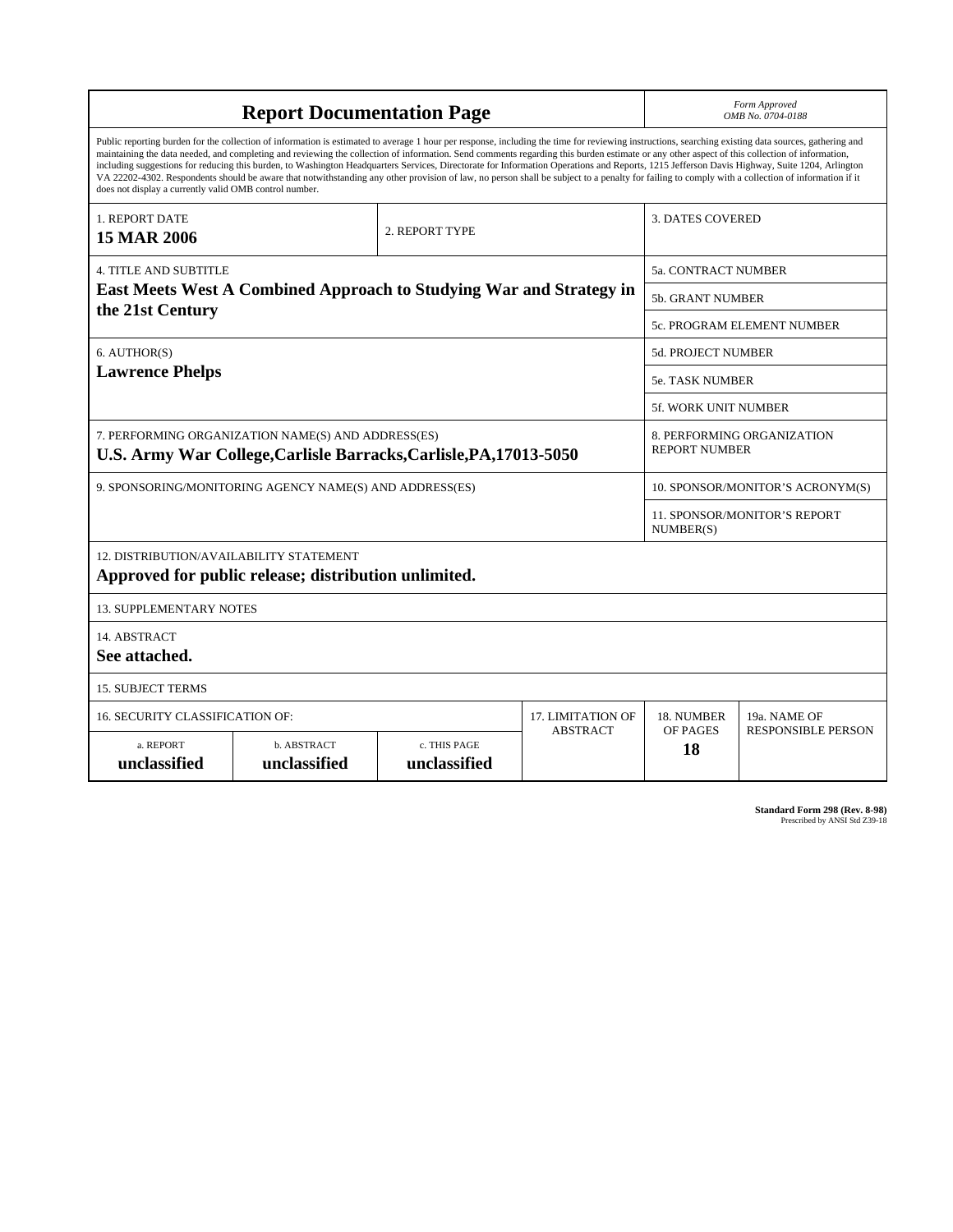## **ABSTRACT**

| AUTHOR:    | Colonel Lawrence P. Phelps                                                                           |                  |           |  |  |
|------------|------------------------------------------------------------------------------------------------------|------------------|-----------|--|--|
| TITLE:     | East Meets West: A Combined Approach to Studying War and Strategy in<br>the 21 <sup>st</sup> Century |                  |           |  |  |
| FORMAT:    | <b>Strategy Research Project</b>                                                                     |                  |           |  |  |
| DATE:      | 15 March 2006                                                                                        | WORD COUNT: 5240 | PAGES: 17 |  |  |
| KEY TERMS: | Strategic studies, Historical evolution of strategic doctrine, asymmetrical<br>threat                |                  |           |  |  |

CLASSIFICATION: Unclassified

In a world with no true balance of power, where the United States, a unipolar military power, dominates the world stage, it can be argued that all future wars involving the United States will be asymmetrical. If the irregular, unconventional, and asymmetric are today's convention, we need to reexamine and broaden our familiarity with components from both the Western and Eastern schools of war theory. Throughout its history, the United States has relied largely on Western, European-based war theories (specifically, Clausewitz and, to a lesser extent, Jomini), for the foundations of its war strategy. Components of these Western theories are still important to the strategist. These theories do not, however, focus adequate attention on the unconventional, "small war" operations we face now and in the future.

This paper, examines two of the Western theories in light of the new world situation, examining both their enduring concepts as well as their shortcomings in today's globalized landscape. It further examines the current (and future) world landscapes, and how these changed and changing landscapes make it critical to reexamine how we view and study strategy and war. Finally, it examines the applicability of Sun Tzu's writings, which are essential to a 21<sup>st</sup> century understanding of war. It proposes that our unconventional world requires a holistic, unconventional, and indirect approach to war theory. While there is still value in a study of the Western masters, the study and application of Sun Tzu should also be a primary focus to strategists and planners. To be well armed for today's security threats, the modern strategist must be well versed in both the relevant concepts from the Western classics as well as the enduring flexibility offered by Sun Tzu.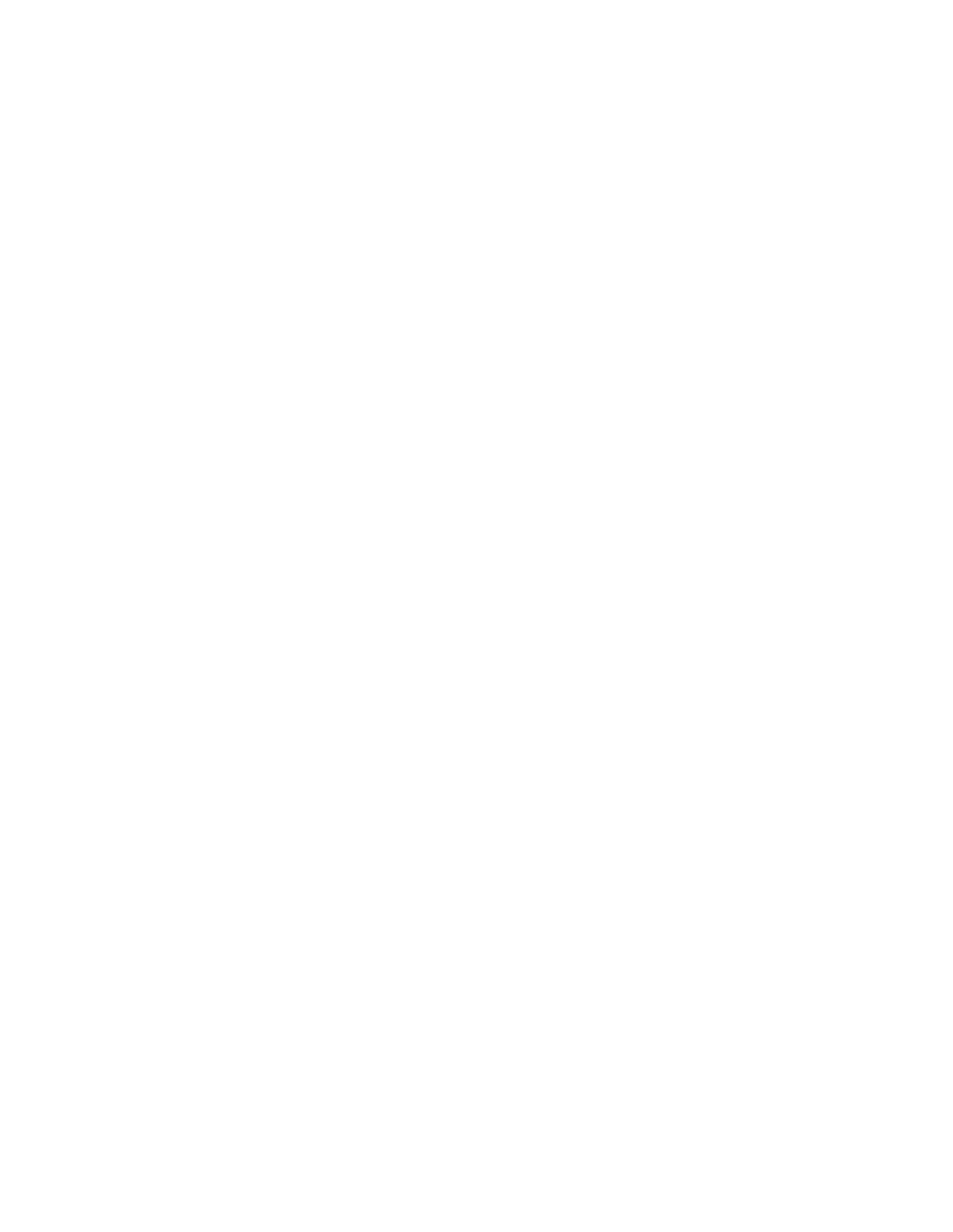# EAST MEETS WEST: A COMBINED APPROACH TO STUDYING WAR AND STRATEGY IN THE 21<sup>ST</sup> CENTURY

*"Irregular combat is more typical of contemporary conflict than are set-piece conventional battles."*

#### Richard K. Betts *<sup>1</sup>*

We live in a world with no true balance of power, where the United States, a unipolar military power, dominates the world stage. Some argue that all future wars involving the United States will be asymmetrical. If Richard Betts' quotation listed above is correct, and the irregular, unconventional, and asymmetric are today's convention, we need to reexamine and broaden our familiarity with components from both the Western and Eastern schools of war theory. Throughout its history, the United States has relied largely on Western, European-based war theories (specifically, Clausewitz and, to a lesser extent, Jomini), for the foundations of its war strategy. Components of these Western theories are still important to the strategist. Western theory, as exemplified by both Clausewitz and Jomini, still has great historical and practical value to strategists. These theories do not, however, focus adequate attention on the unconventional, "small war" operations we face now and will continue to face in the future.

In this paper, I will examine two Western theories in light of the new world situation, examining both their enduring concepts as well as their shortcomings in today's globalized landscape. I will analyze Clausewitz's concepts of the paradoxical trinity, culminating points, and fog and friction, examining their current utility. Next, I will look at the concept of center of gravity, which is less applicable in a world of asymmetric threats. I will also address some key tenets of Jomini as well, assessing decisive points and lines of operation both as intended by Jomini as well as how we currently use them in our strategic planning. Next, I will briefly examine the current (and future) world landscapes, and how these ever-changing landscapes make it critical to reexamine how we view and study strategy and war. Finally, I will then examine the applicability of Sun Tzu's writings, which are essential to my own understanding of war. I propose that our unconventional world requires a holistic, unconventional, and indirect approach to war theory. While there is still value in a study of the Western masters, the study and application of Sun Tzu should also be a primary focus to strategists and planners. To be well armed for today's security threats, the modern strategist must be well versed in both the relevant concepts from the Western classics as well as the enduring flexibility offered by Sun Tzu.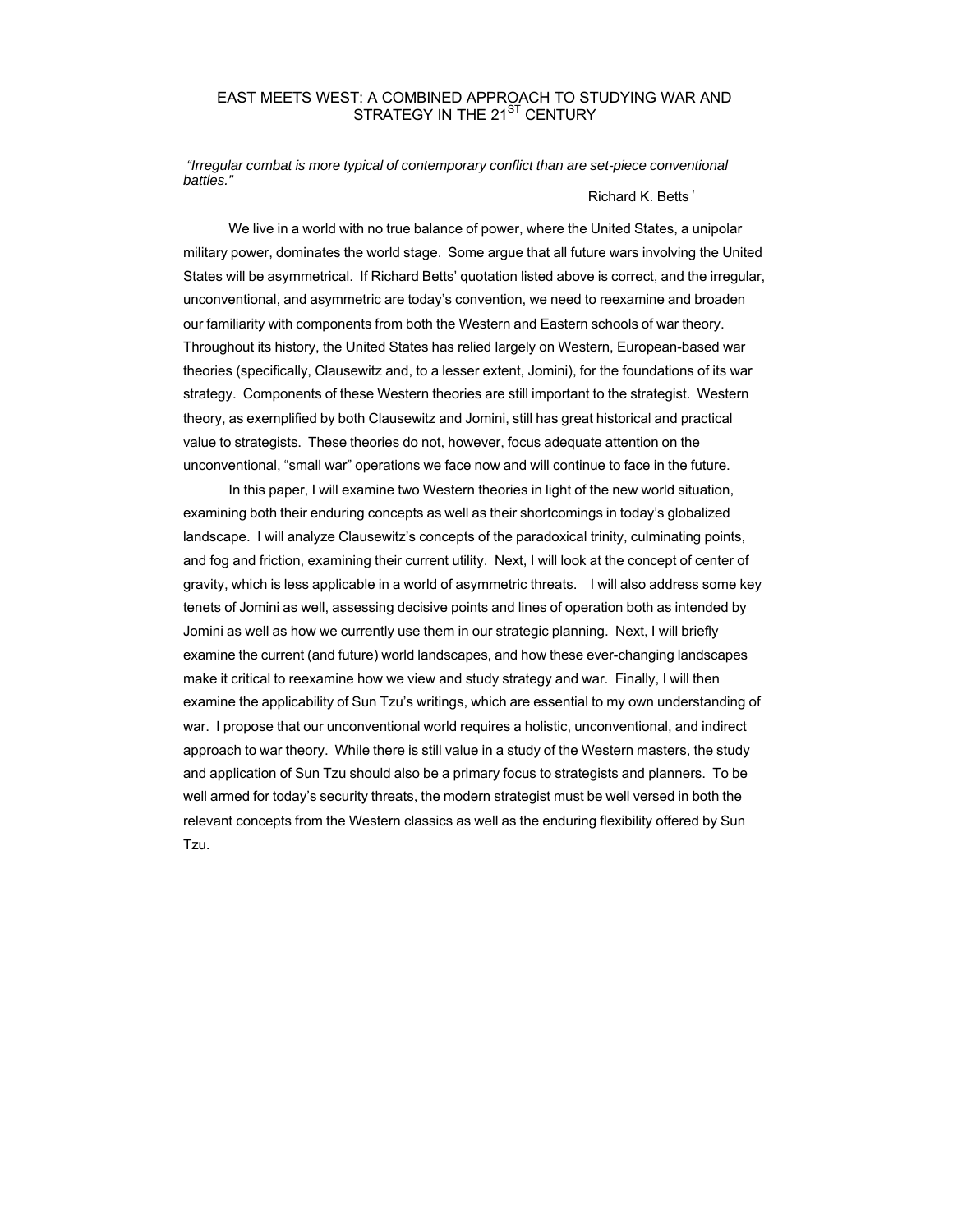*"War is thus an act of force to compel our enemy to do our will."*

Carl Von Clausewitz<sup>2</sup>

#### Clausewitz: The Foundation of America's War Theory:

In *Clausewitz in English: The Reception of Clausewitz in Britain and America (1815- 1945)*, Christopher Bassford asserts, "By the early 1990s, Clausewitz's theories and concepts had come to permeate Anglo-American writing on military and national security topics."<sup>3</sup> Bassford lists numerous examples detailing American military and government focus (and, perhaps, fixation) on Clausewitz. Throughout the 1980s and 1990s, in both nationallyrecognized war commentaries (Harry Summers), as well as in national-level policy (the Weinberger Doctrine), clear references to Clausewitz's theory are evident.<sup>4</sup> There are some fundamental immutables contained in *On War* that are still relevant and applicable to the modern strategist. I will briefly discuss three of Clausewitz's concepts that continue to be both practical and applicable to our understanding of war.

The first concept from *On War* still vital to our understanding of war is Clausewitz's commentary about the linkage of the nature, the purpose, and the conduct of war. "Clausewitz called this linkage a paradoxical trinity with three aspects: the people, the commander and his army, and the government."<sup>5</sup> Specifically important is an understanding of the predominance that national policy must assert over the military. Understanding war as a continuation of policy using other means and the roles of both the military and the government is critical for today's strategist. Clausewitz had the foresight to understand this unique relationship requires both an understanding of statecraft by the military, as well as an understanding of the military by the statesman. "The stronger the relationship between the nation's senior military commanders and the government, the more effective we [the United States] have been at using the military instrument of foreign policy to achieve national political objectives."<sup>6</sup> This remains true today in this age of asymmetrical warfare.

Clausewitz's concept of the culminating point still applies today. The Department of Defense (DoD) dictionary defines culminating point as "the point at which a force no longer has the capability to continue its form of operations, offense or defense."<sup>7</sup> For the strategist, this concept takes on an even greater meaning than this narrow modern definition infers. It is critical that both the government and the military understand the impact of the culminating point on the military force as well as on the policy objective. Both general and statesman must be able to recognize and react to the political and military culminating points encountered when facing an enemy. The government must issue clear policy guidance, and adapt (or amend) that guidance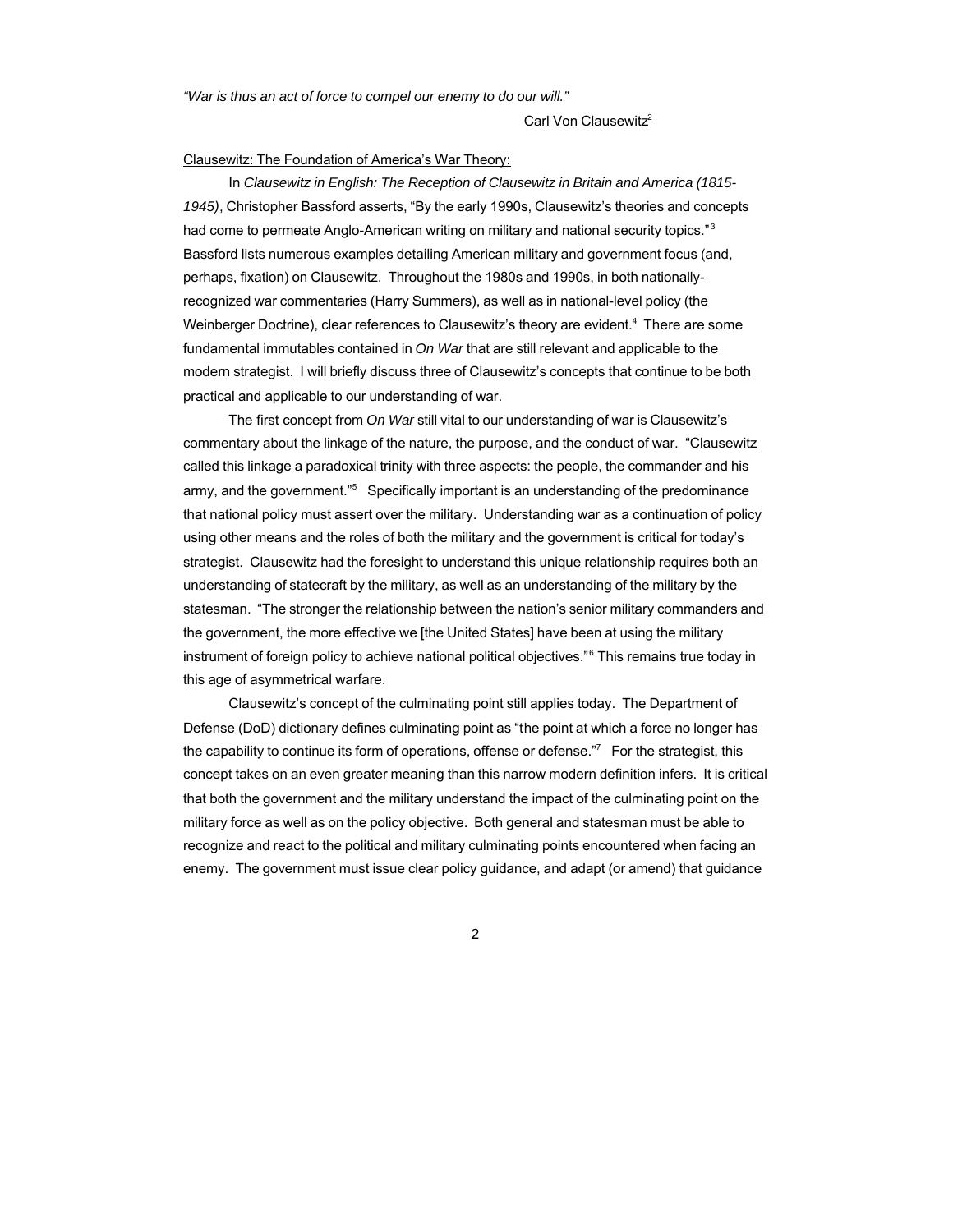as the military force reaches its own culminating point or pushes the opponent toward his. A successful conflict termination hinges on early identification of and planning for these culminating points. Applying this term in a broader sense makes this concept as important strategically as it is tactically. Both the tactical and strategic applications of Clausewitz's description of the culminating point are still critical to our understanding of war.

No concepts remain more applicable to 21<sup>st</sup> Century war than Clausewitz's understanding of fog and friction, "friction referring to physical impediments to military action, fog to the commander's lack of clear information."<sup>8</sup> The U.S. military has restated this fundamental concept in its much-used catchphrase, "volatile, uncertain, complex and ambiguous." Clausewitz wrote that actions on the battlefield happen "in a kind of twilight, which, like fog or moonlight, often tends to make things seem grotesque and larger than they really are."<sup>9</sup> Despite numerous technological and communications innovations since this concept was described in *On War*, fog and friction still plague both the modern battlefield as well as modern policy makers, and must be accounted for by strategists and planners. The commander still relies on intuition and experience to arrive at the correct path through that fog. "Generals are always trying to figure out exactly what's going to happen next – they're reaching for a perfect transparent intelligence. But there is no such thing."<sup>10</sup> "Technology has lifted some of the fog but can never eliminate it."<sup>11</sup> As long as we have war, we will have fog and friction, and these critical concepts needs to be in the lexicon of every strategist and planner.

The paradoxical trinity, the culminating point, and fog and friction are only three examples of lessons we must still learn from Clausewitz. The overall utility of his theory is more limited in today's world than it was in his own, however. During Clausewitz's time, the nation state reigned supreme. He had no need to address the non-state actors that pose perhaps the greatest threat to security today, and he paid little or no attention to small wars, insurgencies, or any similar warfare from which we can draw lessons. As Michael Forsyth points out, war itself has changed drastically. "War encompasses insurrection, terrorist acts, and criminal acts. With some exceptions…war is any violent act aimed at producing a change in the sociopolitical status quo."<sup>12</sup> Clausewitz was generally a proponent of a direct approach. In his mind, combat was everything. But if you accept the premise that our vastly superior military will not encounter a peer force-on-force threat, that all threats we will face in the foreseeable future will be asymmetrical, you must look elsewhere for additional relevant information on an indirect approach.

Another hazard of over-reliance on Clausewitz's writings lies in remaining tied (doctrinally) to concepts that lose their applicability as the world landscape changes. A good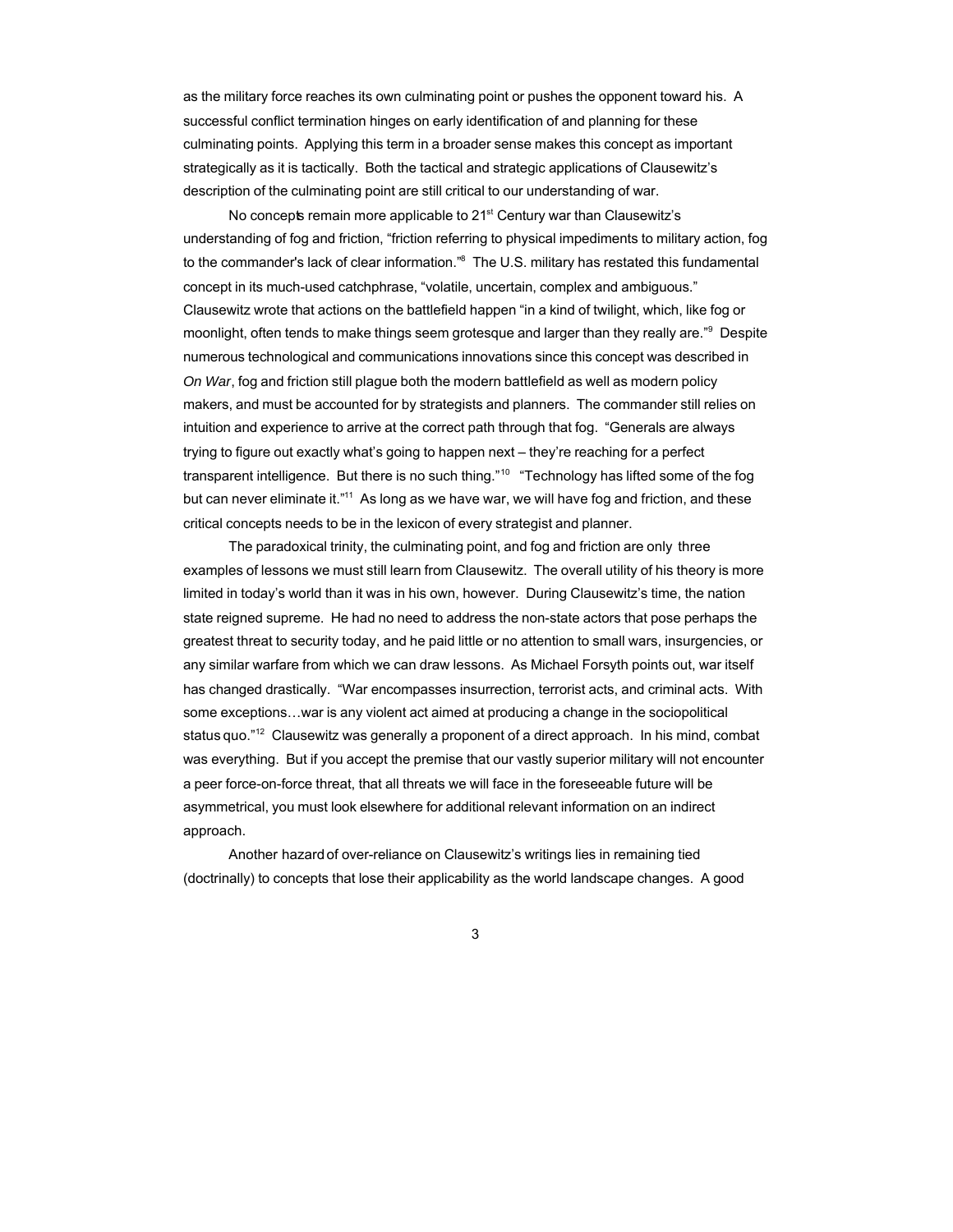example of this is the continuing fixation at the strategic planning level on identifying a single, all-encompassing "center of gravity." Clausewitz, the originator of the concept, defined center of gravity as "the hub of all power and movement, on which everything depends. That is the point against which all our energies must be directed."<sup>13</sup> Joint Publication 1-02, The Department of Defense Dictionary, defines Centers of Gravity as "those characteristics, capabilities, or localities from which a military force derives its freedom of action, physical strength, or will to fight."<sup>14</sup> Taken a step further, the Army places great emphasis on identifying and targeting centers of gravity. FM 100-5, the operations bible for at least two generations of Army leadership, translates Clausewitz's passage as follows:

The concept of centers of gravity is key to all operational design. . . . As with any complex organism, some components are more vital than others to the smooth and reliable operation of the whole. If these are damaged or destroyed, their loss unbalances the entire structure, producing a cascading deterioration of cohesion and effectiveness which may result in complete failure.<sup>15</sup>

In a more recent edition of 100-5, the discussion of Center of Gravity goes on to further emphasize:

The essence of operational art lies in being able to mass effects against the enemy's main source of power—his center of gravity, which he seeks to protect. 16

One must consider this guidance in light of the current world environment, which will be discussed in detail later in this paper. Does an asymmetric enemy truly have a single center of gravity, against which successful attack will serve to topple him? Does Al Qaeda? Does China? Or, are there many separate decisive points you must target and strike (either kinetically, non-kinetically, or both), in order to gain your overall strategic objective? In his 1998 article "Centers of Gravity Are a Myth," Colonel Mark Cancian argued that, while the general concept of a center of gravity is a useful (and comfortable) starting point for strategic planners, it is no panacea. "Unfortunately, it [a center of gravity] is often a mirage. These concepts may be good in theory, but they rarely exist in the real world in a way useful for military planners…the problem is that centers of gravity and critical vulnerabilities just are not there."<sup>17</sup> So, while the world changes daily, flattening into a "web" of ever-changing decisive points against which planners should be constantly focusing and refocusing, an over-reliance on the time-worn concept of center of gravity focuses them instead on something that, in the minds of many, does not even exist in a asymmetrical, post-Westphalian world.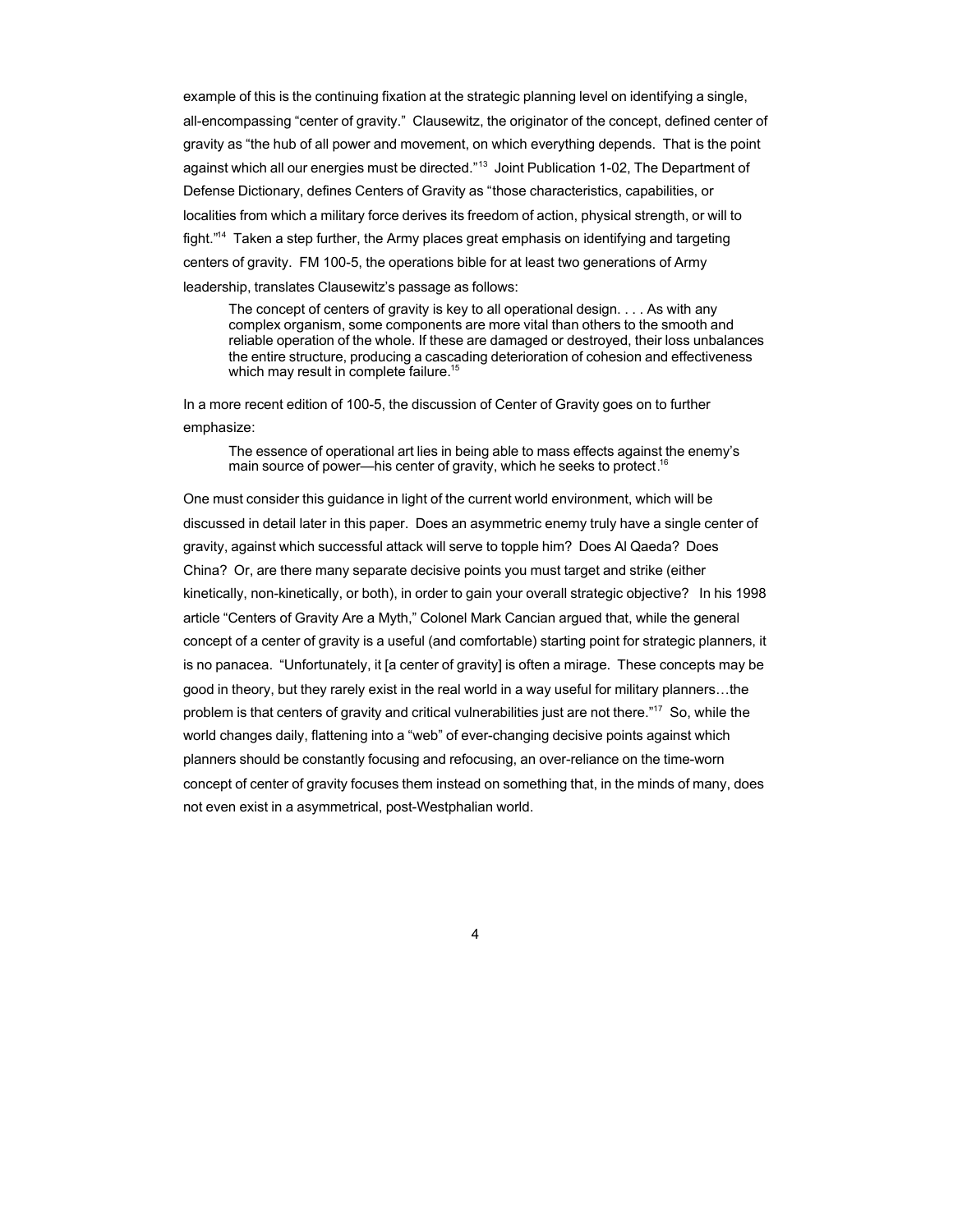*"There exists a small number of fundamental principles of war, which could not be deviated from without danger, and the application of which, on the contrary, has been in almost all time crowned with success."*

Baron Antoine-Henri de Jomini, *The Present Theory of War and its*

*Utility<sup>18</sup>*

## Jomini: The Baron and His Legacy:

Like Clausewitz, Jomini has had significant influence on the evolution of American war theory. From the decades immediately prior to the American Civil War to today, Jomini has had a huge following for his mathematical, orderly approach to war theory.<sup>19</sup> Jomini's Fundamental Principles still permeate our current Military Deliberate Decision Making Process (MDMP).<sup>20</sup> Our focus on identifying decisive points during our planning analysis is a reflection of one of Jomini's most enduring concepts, one still applicable to 21<sup>st</sup> century warfare. Jomini defines decisive points as "…all those which are capable of exercising a marked influence either upon the result of a campaign or upon a single enterprise."<sup>21</sup> Certainly, military and governmental strategists at all levels are currently wracking their collective brains to identify and target decisive points that could have an impact on the Global War on Terror. Similarly, Jomini's description of lines of operation is still useful both as a planning and instructional tool. "Field Manual 3-0 devotes large sections of chapters 5 and 6 to this major Jominian concept." $^{22}$ 

Although Jomini may rival even Clausewitz in the number of his modern critics, Thomas Huber argues that his enduring concepts of "…lines of operation, decisive points, concentration of force against weakness, annihilation of the enemy force, the importance of the offensive, surprise, and the potentially decisive role of logistics" are still pertinent and much used today.  $^{23}$ Conversely, Huber masterfully sums up Jomini's shortcomings vis-à-vis the modern battlefield.

"There is no treatment of politics, no strategy, no technological change, no strategic resource base, no psychology, no people's war, no adversary, and indeed no unexpected adversity in Jomini's work. The operator must remember that while the Principles of War are an essential tool, they are likely to be only one of the many tools he needs for victory."<sup>24</sup>

#### This is truer today than it ever has been.

While the concept of lines of operation is still used and is still useful, it should be noted that this concept has recently evolved into a much broader meaning than was envisioned originally by the Baron. Jomini saw lines of operation in a strictly geometric context. His characterization of lines of operation (or "LOOs" as they are called today) was simply as "way points", and when tied to lines of communication (or LOCs), allowed the commander to retain the initiative in movement of his own forces or attacks on his enemy's. Today, while the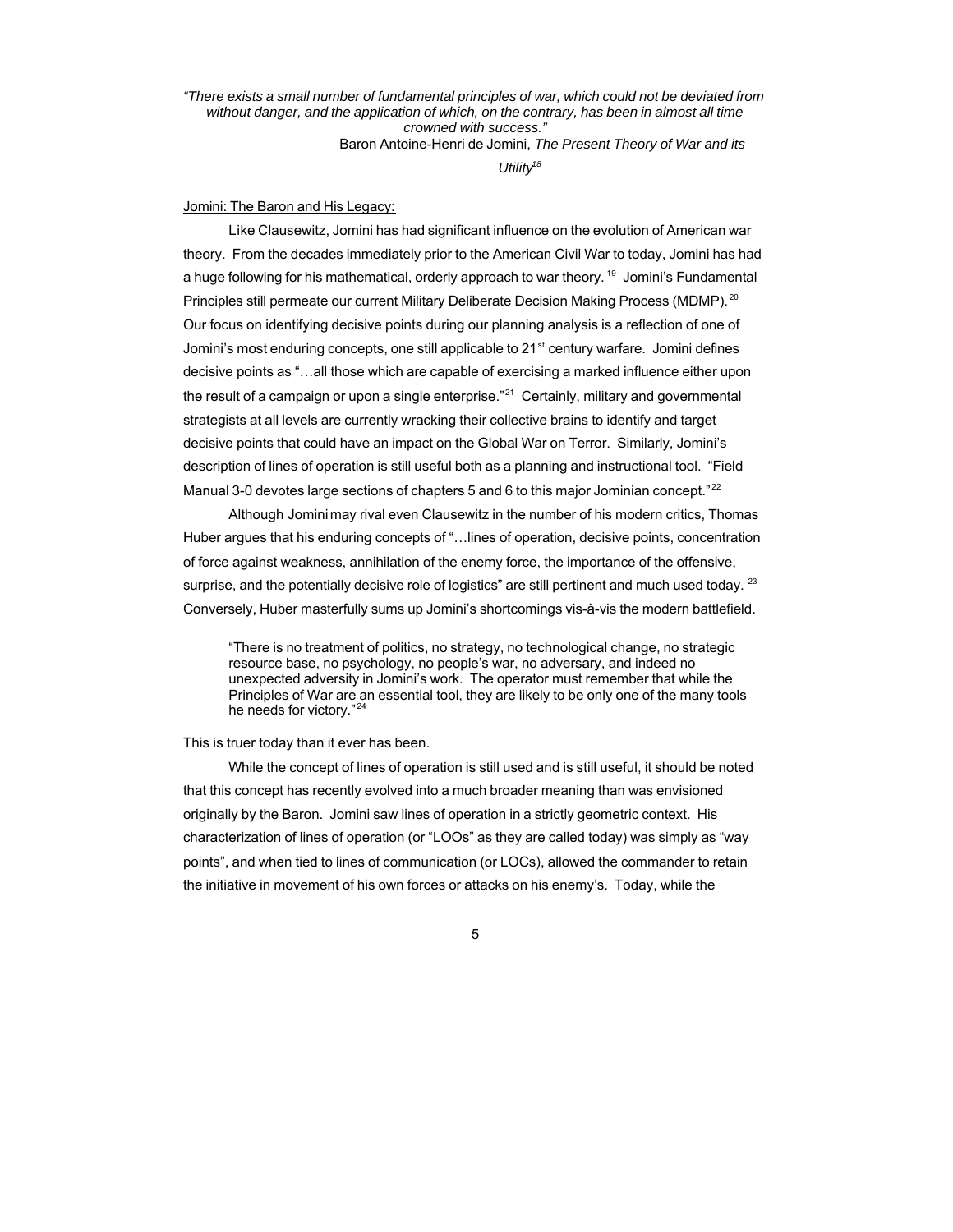Department of Defense still has yet to update its narrower, geometric definition for LOOs, the concept is much more broadly defined in the field.<sup>25</sup> In his preparation and planning for Operation Iraqi Freedom, General Tommy Franks helped redefine the concept of LOOs by broadening the term's use to include all of the strategic axes along which the friendly forces should proceed in order to secure victory.

"As I thought about a potential operation in Iraq, a number of obvious *lines of operation* presented themselves. One was KINETICS: OPERATIONAL FIRES- the firing of TLAMs and air strikes from manned bombers, as well as close air support from fighterbombers and AC-130 Spectres, and eventually Marine and Army helicopter gunships. Another line was OPERATIONAL MANEUVER- Conventional ground forces. Another was SPECIAL FORCES. And there were other important lines, both political and diplomatic: HUMANITARIAN ASSISTANCE, INFORMATION OPERATIONS, DECEPTION."<sup>26</sup>

It is now common practice to associate LOOs with all of the actions and their associated effects that commanders at all levels determine to be decisive for mission success. In this way, Jomini's original concept has been updated and continues to be relevant, even if it has been amended to account for our changing world situation.

*"…I remarked it was time that they went back to Sun Tzu, since in that one short book was embodied almost as much about the fundamentals of strategy and tactics as I had covered in more than twenty books. In short, Sun Tzu was the best short introduction to the study of warfare, and no less valuable for constant reference in extending study of the subject."*

B.H. Liddell Hart<sup>27</sup>

### Sun Tzu: The East Meets the West:

While strategists must certainly continue to arm themselves with theories from the classical Western writers, Hart warns it is dangerous to stop there. This is where I propose East must meet West. The Eastern theory of war reflected in the ancient writings of Sun Tzu is perhaps more relevant now than at any other time in history. We live in a world of constant conflict between the "haves" and the "have nots." We live in a world of "all olive trees and no Lexuses."<sup>28</sup> We live in a world where information, ideologies, religion, water rights, ecology, agriculture, and economics all play unprecedented roles in international relations and provide unlimited opportunities for our potential adversaries. Finally, we live in a world where potential enemies recognize they cannot confront us directly. They must employ an indirect approach. To successfully ensure security, we, too must understand and employ an indirect approach as was done before successfully outside of the Western world. Our theory of war must be ultimately flexible to the many situations in which the military can be employed. It must describe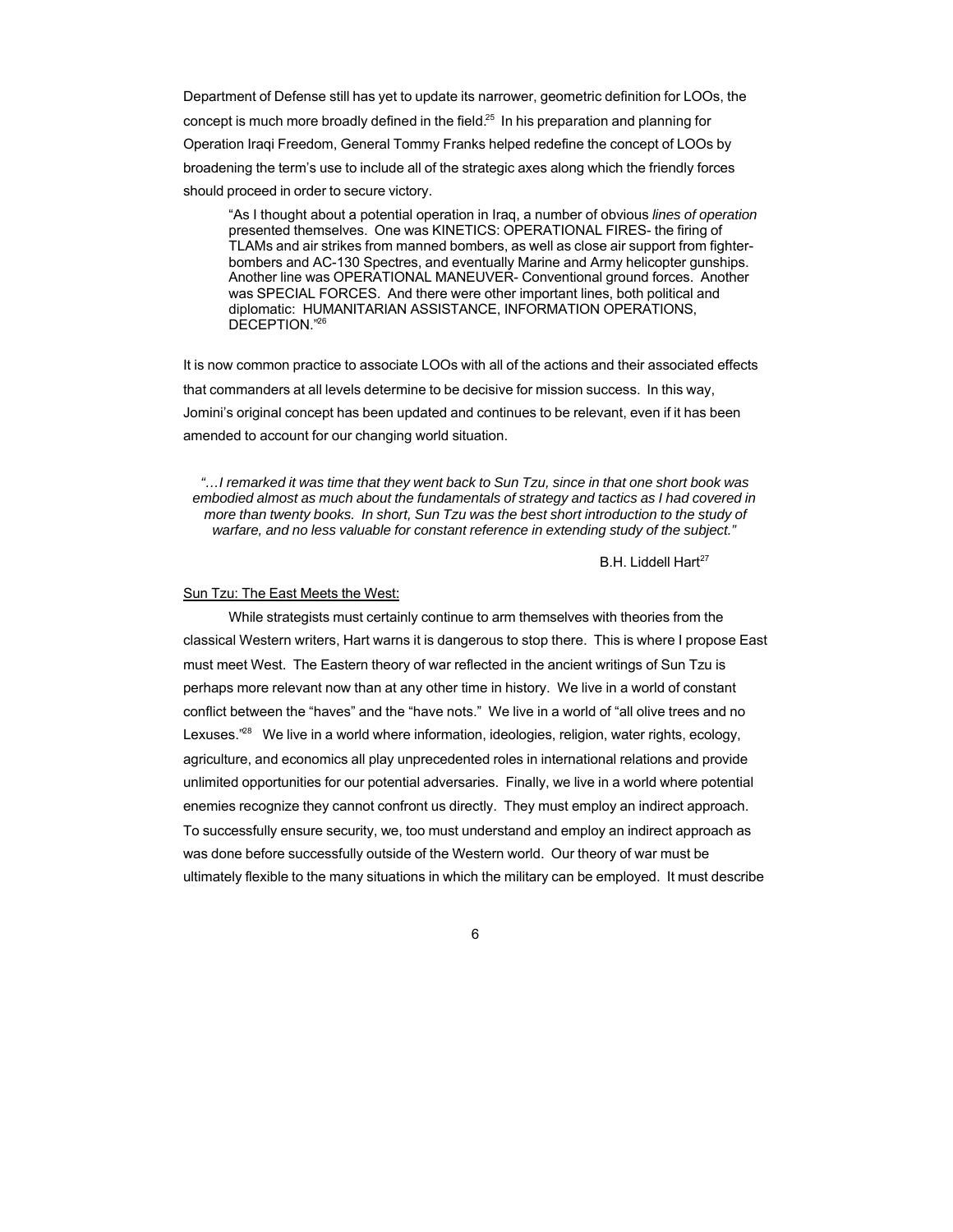a general framework of concepts and precepts that can be applied to asymmetrical, unconventional foes. It must not be absolute. And it must allow us to see both ourselves and our potential opponents in realistic terms. The theory of war embodied by Sun Tzu's writings is the most applicable for today, given that our current and foreseeable enemies must take an indirect approach against us. The reasoning for this is three-fold: (1) Unconventional warriors have successfully employed and evolved the indirect approach. This is unlikely to change; (2) Our major enemy in the Global War on Terror, Osama bin Laden and Al Qaeda, employs the basic tenets of Sun Tzu. In order to defeat Al Qaeda and maintain our security, we must also; (3) Eastern theory reflected in the writings of Sun Tzu focuses on intelligence and knowledge of our enemy, and best facilitates the flexibility required for the broad range of types of war and military operations other than war that we will most likely encounter for the foreseeable future.

A brief examination of Sun Tzu's writings and the major tenets of his theory will help identify some specific areas of applicability given today's world landscape. Sun Tzu lived and wrote during the time of the Warring States in China, during the period of the fourth century BC. While much is not known about Sun Tzu (or Master Sun as he is commonly referred to), his writings have been influential throughout much of the Eastern world, and increasingly in the Western world as well. The Western world gained its first glimpse of Master Sun through an 18th century French translation of Master Sun's *The Art of War* by a Jesuit priest who had served as a missionary to Peking.<sup>29</sup> Master Sun's precepts contained in *The Art of War* consist of 395 "lessons," or major concepts, on war, the military, the enemy, politics, and the interrelationships therewith. In the thirteen chapters of *The Art of War,* Sun Tzu covers the gamut of human endeavor vis-à-vis warfare. His major topics and themes are Estimates, Waging War, Offensive Strategy, Dispositions, Energy, Weaknesses and Strengths, Maneuvers, The Nine Variables, Marches, Terrain, The Nine Varieties of Ground, Attack by Fire, and Employment of Secret Agents. Samuel Griffith provides the best short overview of Sun Tzu's basic philosophy in his 1963 translation and interpretation of *The Art of War:*

"The opening verse of Sun Tzu's classic is the basic clue to his philosophy. War is a grave concern of the state; it must be thoroughly studied. Here is recognition-and for the first time-that armed strife is not a transitory aberration but a recurrent conscious act and therefore susceptible to rational analysis. Sun Tzu believed that the moral strength and intellectual faculty of man were decisive in war, and if these were properly applied, war could be waged with certain success. Never to be undertaken thoughtlessly or recklessly, war was to be preceded by measures designed to make it easy to win. The master conqueror frustrated his enemy's plans and broke up his alliances. He created cleavages between sovereign and minister, superiors and inferiors, commanders and subordinates. His spies and agents were active everywhere, gathering information, sowing dissention, and nurturing subversion. The enemy was isolated and demoralized; his will to resist broken. Thus without battle his army was conquered, his cities taken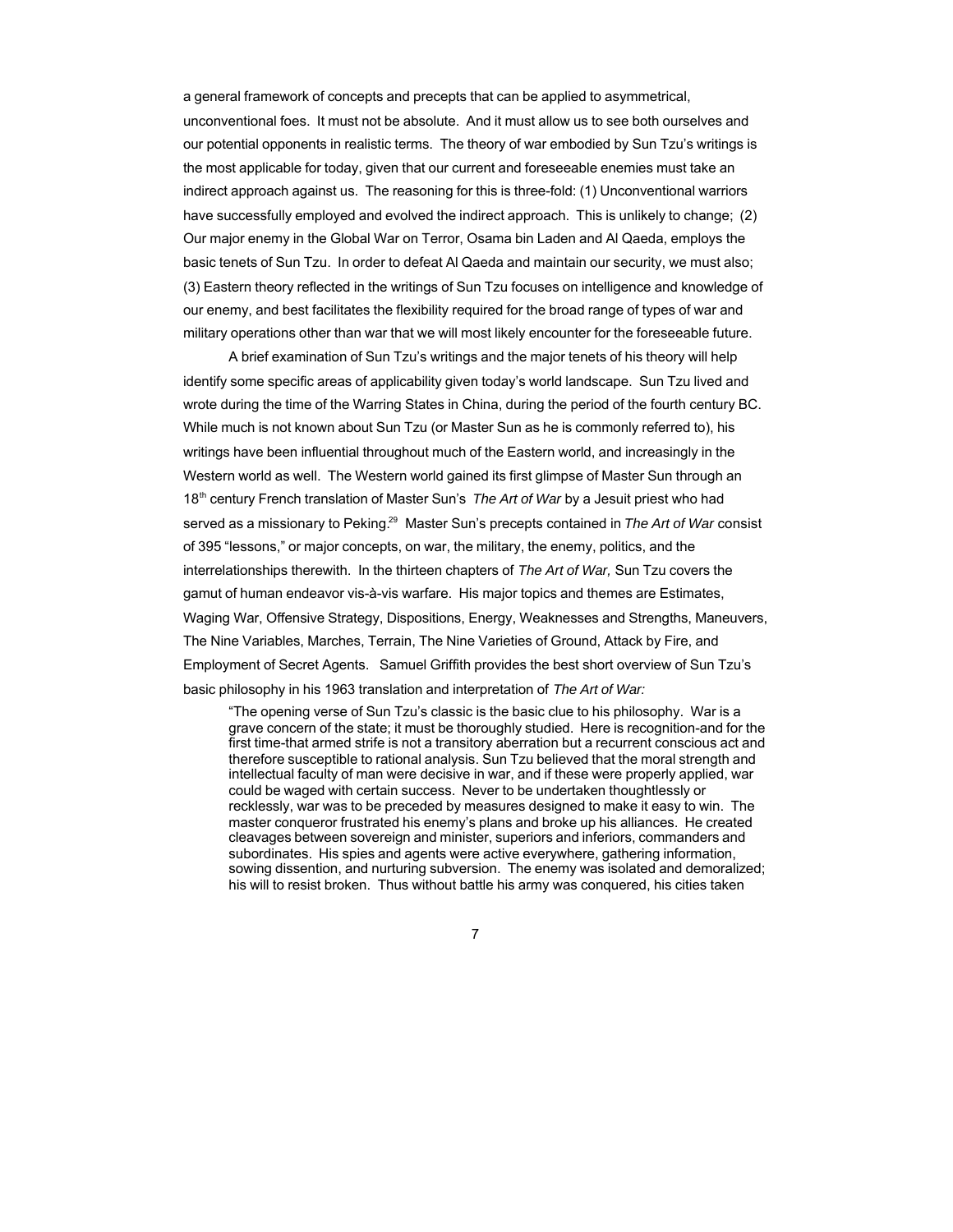and his state overthrown. Only when the enemy could not be overcome by these means was there recourse to armed force, which was to be applied so that victory was gained:

- (a) in the shortest possible time;
- (b) at the least possible cost in lives and effort;
- (c) with infliction on the enemy of the fewest possible casualties."<sup>30</sup>

Now, armed with a baseline knowledge of who Sun Tzu was as well as with the major tenets of his theories, it is time to bring him into the modern world landscape. Throughout the history of 20<sup>th</sup> and early 21<sup>st</sup> century asymmetrical warfare, insurgent leaders have applied and evolved these tenets of Sun Tzu, and have been successful. There are many examples of this. In *The Sling and the Stone*, Thomas X. Hammes offers several such examples in his definition of Fourth Generation Warfare.<sup>31</sup> Fourth Generation War (or 4GW) is how Hammes describes the politico-military insurgencies and uprisings that plagued the 20<sup>th</sup> century, and continue to plague us today. He traces the history of these 4GW conflicts from Mao Zedong and the Chinese Peoples' Revolution to Ho Chi Minh in Vietnam, and includes commentary on the Sandinistas, the First and Second Intifadas, and a description of current strategy and tactics used by Al Qaeda. In every case, the common thread is clear. These are asymmetrical conflicts of ideas, each building on the successes of the ones that preceded it. J.A.H. Futterman argues that this is nothing new, and that this 4GW is merely a reflection of Sun Tzu's teachings.<sup>32</sup> In each example noted above, much less well-armed forces defeat superior forces through oblique (indirect) strategies, focusing on sound intelligence, consistent and resonating ideological themes. The weaker force enters into actual combat only at times and places of their (not their opponent's) choosing.

Mao Zedong was an expert on the writings and theory of Sun Tzu. Mao's writings seem to be direct paraphrasing of Sun Tzu.

"When guerrillas engage a stronger enemy, they withdraw when he advances; harass him when he stops; strike him when he is weary; pursue him when he withdraws. In guerilla strategy, the enemy's rear, flanks, and other vulnerable spots are his vital points, and there he must be harassed, attacked, dispersed, exhausted and annihilated."<sup>33</sup>

Both Ho Chi Minh and Vo Nguyen Giap display Sun Tzu's theories of deception and the indirect approach. Ho led a technologically-inferior force to victory against both the French and the Americans, extending the battlefield from the conventional (soldiers and weapons) to the enemy's will. He robbed his opponents of their national and international support and won. The Sandinistas also seem to have learned from Sun Tzu. Their avoidance of decisive, overmatched battles as well as their uses of deception, political propaganda, media manipulation, and manipulation of religious sentiment allowed them to overthrow the country's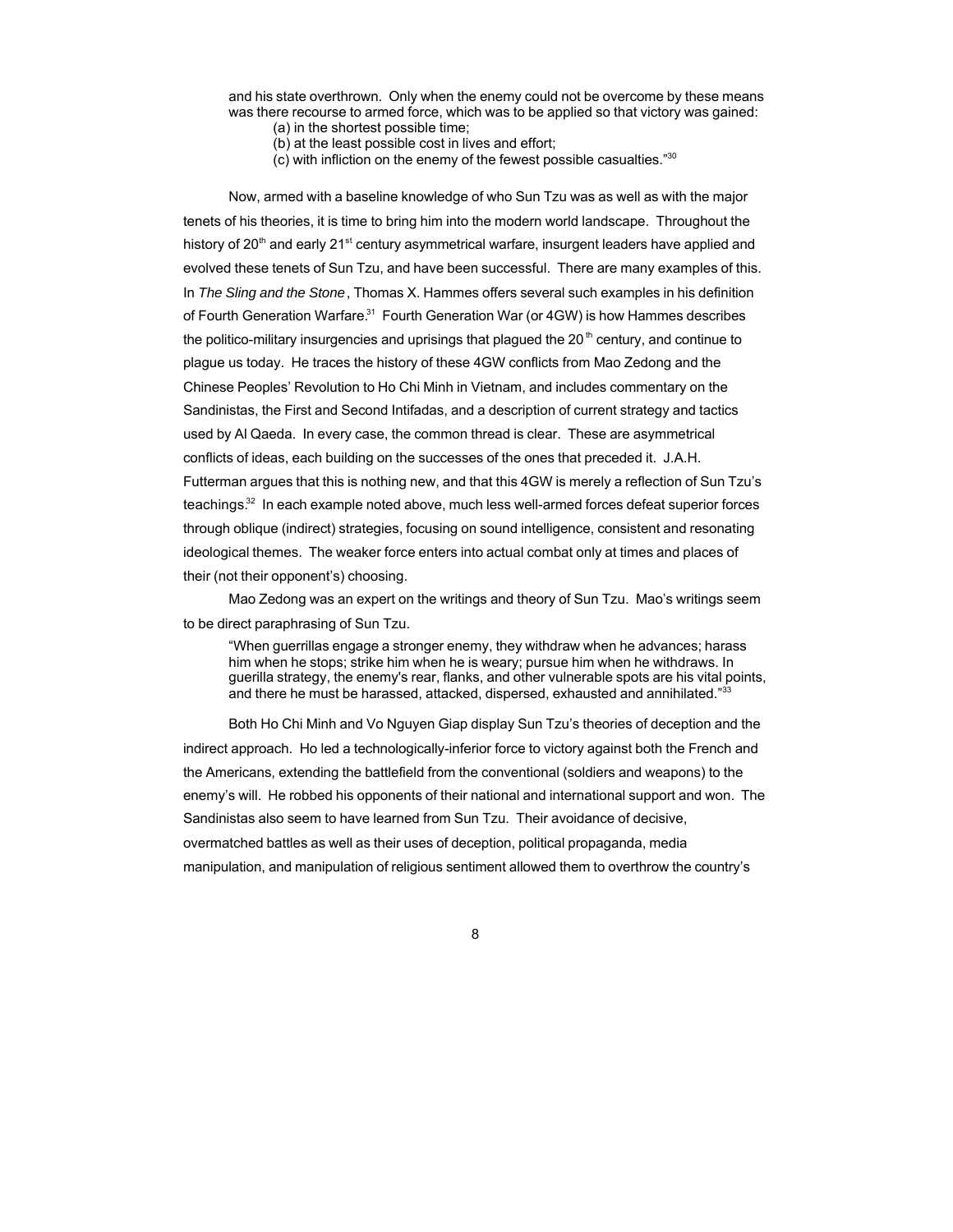government. They did this without a pitched battle, an organized army, or the use of major military force. In the First Intifada, the Palestinians used primitive means (such as rock throwing at police and military forces in the Demilitarized Zones) to eventually accomplish their political objective, the replacement of the Likhud party by the Labor Party in Israel. They did this without a force-on-force assault, an organized military force, or modern weapons. They understood and applied an indirect approach. The Second Intifada was characterized by employing escalating violence (such as suicide bombers) at the right time and place to avoid Israel's strong military targets in favor of its weaker civilian targets.

In every example noted, one can find evidence of Sun Tzu's theory applied to successful strategies by seemingly weaker, less organized opponents. Without an understanding of this Eastern, indirect approach to war, you can easily miss the parallels and find yourself reacting to the enemy instead of anticipating his next move. A close study of these conflicts in light of Sun Tzu's writings can aid us in our preparation for future asymmetrical threats.

In the current Global War on Terror, we can find another application of Sun Tzu's theories. Many parallels to Sun Tzu can be seen in Al Qaeda's strategy, perhaps the best being the flexible (and adaptive) use of psychological operations and propaganda, all falling under the general heading of "deception." In his book *Imperial Hubris*, Mike Scheuer traces the evolution of Osama bin Laden and Al Qaeda's "grievances" (or messages) employed throughout the last 20 vears.<sup>34</sup> These grievance themes have allowed Al Qaeda to quietly recruit and organize successfully, and build (or adjust) a base of support as conditions and situations changed. These themes have evolved over time and call for a wide range of evolving actions.

-Against US support of Israel's domination of the Palestinians.

-Against US troops on the Arabian Peninsula

-Against US occupation of Afghanistan (and still later, Iraq)

-Against US and Western support for Russia, India, and China

-Against US pressure on Arab governments to keep oil prices low

-Most recently, against US and Western support of "corrupt" Arab governments against Muslim Fundamentalists

Just having the correct messages is certainly not enough. Effective use of these messages requires both organization and an indirect approach to disseminate them to the right target audiences, while simultaneously gathering intelligence about their success. In order to combat this campaign of messages, we can turn to Sun Tzu's works. As we saw above, *The Art of War* has thirteen chapters, all of which describe intelligence operations to some extent, and one of which (Chapter 13) focuses exclusively on intelligence and spying. As Sun Tzu writes, "Secret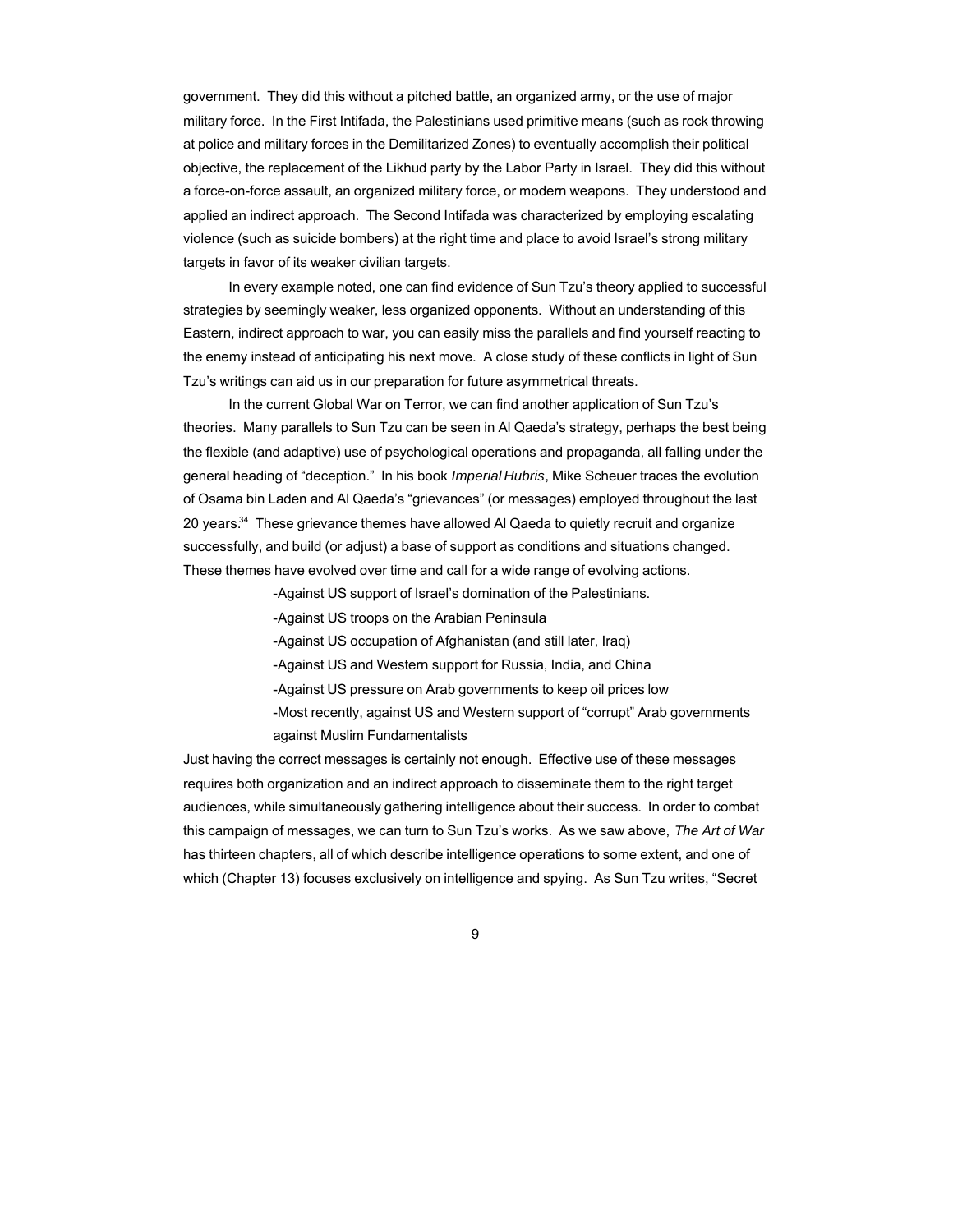operations (intelligence) are the essence of warfare—it is what armies depend upon in their every move."<sup>35</sup> Combating the enemy's themes and grievances is critical to undermining his international support, denying him his bases of operations and safe havens, and ultimately winning the war of ideas that confronts us.

It must also be mentioned that another emerging potential adversary, China, still ascribes to and utilizes Sun Tzu's theories in their continuing economic and military development. We have already seen the evidence of Sun Tzu's influence on Mao and the Chinese Communist revolutionaries. In its 1999 compilation of strategic studies of the Chinese Military, The United States Army Strategic Studies Institute detailed many instances where current Chinese geopolitical and military strategy still draw directly from the teachings of Master Sun. The Chinese concept of Comprehensive National Power (CNP), for example, which details the synergy and interconnectivity of all sources and resources from which China must support its regional and worldwide expansionist objectives, is drawn directly from statecraft and strategy lessons contained in Sun Tzu's writings.

According to Wu Chunqui, calculating CNP can aid a nation not just for war, but also to "coordinate a political and diplomatic offensive, to psychologically disintegrate the enemy forces and subdue them." Wu states, "Victory without war does not mean that there is not any war at all. The wars one must fight are political wars, economic wars, science and technology wars, diplomatic wars, etc. To sum up in a word, it is a war of Comprehensive National Power."<sup>36</sup>

Certainly, we can see Sun Tzu's influence over even this recent example of the template for Chinese strategy. As is the case with the non-state, Al Qaeda terrorist web, the Chinese are inextricably tied to Master Sun, and the United States must firmly grasp Sun Tzu's teachings in order to understand the emerging threat China potentially poses to United States' security. In both cases, we must first "know ourselves," understand our own strengths and weaknesses (risks and opportunities). We must then thoroughly "know our enemy," (our opponent), our opponent's ideology, his strengths, his weaknesses, his motivation, and his resources. We must apply our own information and intelligence campaigns. We must exploit all of our own national power (across the spectrum of diplomacy, information, military power, and economic might) to best leverage our own opportunities and minimize our own risks, while maximizing the risks to our opponent. To a student of Master Sun, none of this sounds new.

#### Changing Times Call for New Solutions…or Revisiting Time-Proven Solutions:

For over fifty years, the Western world faced a single, monolithic threat, the Union of Soviet Socialist Republics (USSR). This threat focused all our military plans, programs, and strategies. It focused the resources and energies of all free countries toward a known, "reliable"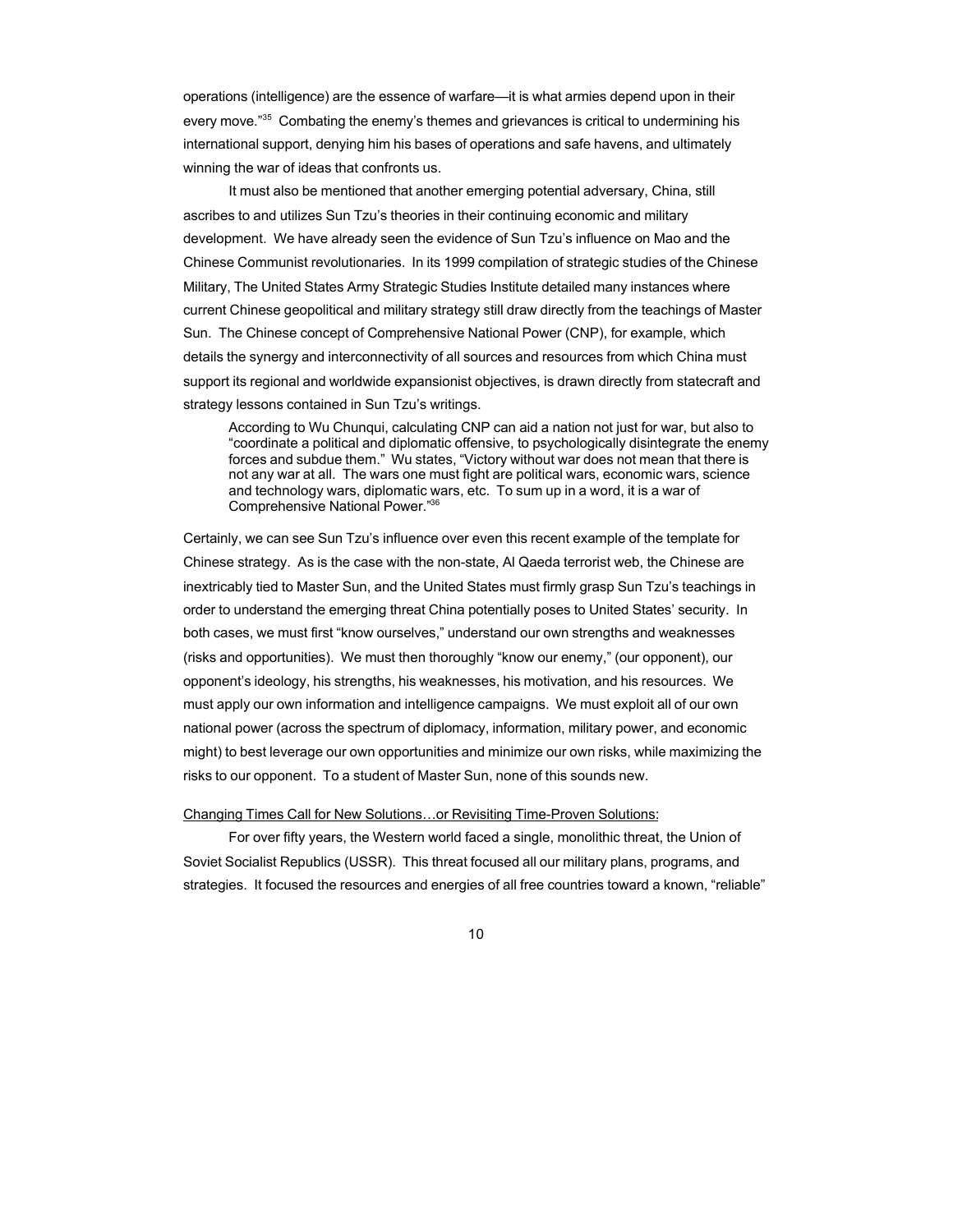enemy. Combating that threat required technologies, organizations, and strategies we, as Americans, were very comfortable with. The enemy was tangible. We could see him on satellite images. We could track his submarines. We could array our forces geometrically to counter his. We could apply the Clauswitzian concept of center of gravity and be mindful of Jominian lines of operation and communication. That single enemy has been replaced by a variety of threats that afford us no such comfort. War in the future is much more likely to be caused by the internal disintegration of a smaller state, the threat to U.S. economic interests, the spread of weapons of mass destruction, disputes over water rights, agricultural failure, ecological crisis, or the influences of religious fundamentalism. This will result in deployments and engagements that span the entire spectrum of military involvement, including Peacekeeping Operations, Stability and Support Operations, Counterinsurgencies, and perhaps even preemptive strikes against terrorist organizations or individuals threatening U.S. civilians.

Today's variety of threats requires unprecedented levels of flexibility. More than anything else, preserving security today requires better knowledge of foes and potential foes. Sun Tzu wrote that the acme of war is winning without military combat. To accomplish this ideal, both military and governmental strategists must acquire better intelligence about the enemy and act on that intelligence wisely. Unfortunately, America focuses mainly on internal capabilities; what capability do we have to directly counter our enemy? Study of Sun Tzu shows us it is no longer that simple. Ten divisions organized into 43 Brigade Combat Teams may no longer be an algorithm for victory. We must heed Sun Tzu's guidance on gaining information on the enemy in a way in which we are currently least adept; the employment of human intelligence. We must be more adaptive, and understand the world is less "solid" and more "fluid" than it once was. Instead of the Russian Bear, we now face the insurgent ghost. To defeat the ghost, we must first understand him as he understands us, and apply all of the elements of our national power against the weaknesses that we uncover. None of this is new. All of it can be found in the writings of Sun Tzu.

### Conclusion:

Sun Tzu has his shortcomings. Many readers find him simplistic and overly general. Others, like Douglas McCready, point to Sun Tzu's assertion that political rulers should leave strategy and tactics entirely to the generals. Sun Tzu proposes that generals can (and should) disregard their political leaders when the military situation requires. $37$  These are valid concerns, especially in a free society that values civilian control of the military as one of its founding principles. This only reinforces the argument that today's strategists must be well-grounded in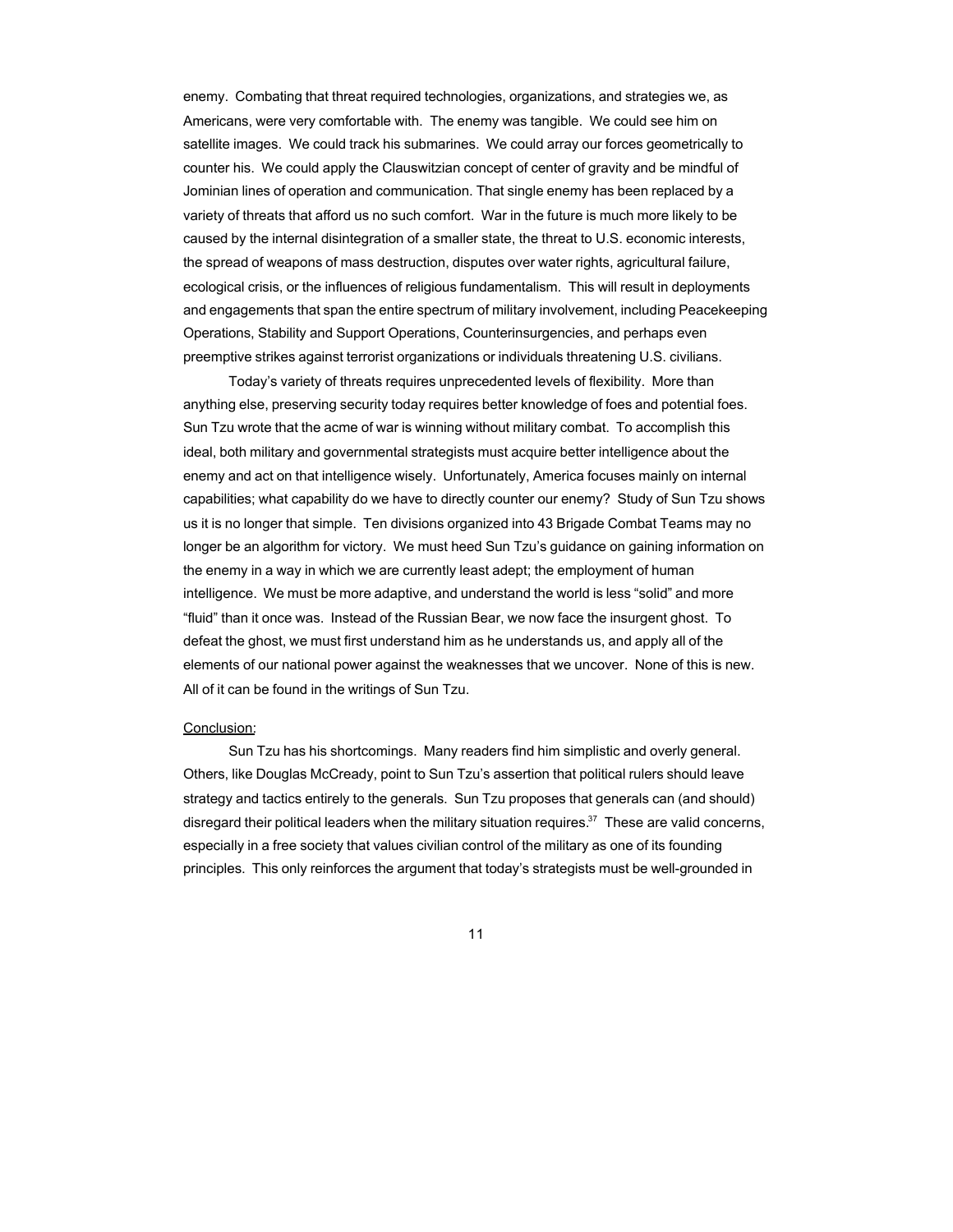both the Eastern theory as well as in Western theories such as Clausewitz and Jomini. The time for simple solutions or dogmatic approaches to any single volume or writer has passed. The world is much too complex. The Chief of Staff of the Army challenges us to be 21<sup>st</sup> century pentathletes. I contend that we must first be renaissance thinkers, armed with the very best from both the Atlantic and the Pacific, as well as our own modern day strategic thinkers. Sun Tzu is not the answer for every question. This age requires flexibility of thought, exploitation of intelligence, and an indirect approach in our war theory. Sun Tzu fills the indirect approach gaps left by the Western theorists. Given the recent past and the discernible future, knowledge of Sun Tzu will be critical to both understanding and defeating our potential enemies.

"…political and military leaders of stronger states [such as the United States] should become familiar with Sun Tzu because if they will not be using his ideas, they must be ready to protect themselves against others who will."<sup>38</sup>

## **Endnotes**

1 Richard K. Betts, "Is Strategy an Illusion?" *International Security*, Vol. 25, (Fall 2000), 47.

2 Carl Von Clausewitz, *On War:* trans. Michael Howard and Peter Paret (New Jersey, Princeton University Press, 1976), 75.

3 Christopher Bassford, *Clausewitz in English: The Reception of Clausewitz in Britain and America, 1815-1945* (New York: Oxford University Press, 1994), 197.

4 Ibid., 216.

5 COL Larry D. New, "Clausewitz's Theory: On War and Its Application Today," *Airpower Journal* (Fall 1996): 78.

 $^6$  Ibid., 79.

<sup>7</sup> Department of Defense Dictionary, "Culminating Point," 31 August 2005; available at http://www.dtic.mil/doctrine/jel/doddict/data/c/01438.html; Internet; accessed 21 September 2005.

8 Eugenia C. Kiesling,"*On War* Without the Fog", *Military Review* (September-October 2001); available at http://www.leavenworth.army.mil/milrev/English/SepOct01/keisling.htm: Internet; accessed 24 September 2005.

9 Howard and Paret, 140.

<sup>10</sup> Keith Epstein, "Fog Obscuring U.S. Military Vision," *Tampa Tribune,* 7 March 2002; available at http://www.globalsecurity.org/org/news/2002/020307-attack01.htm; Internet; accessed 21 September 2005.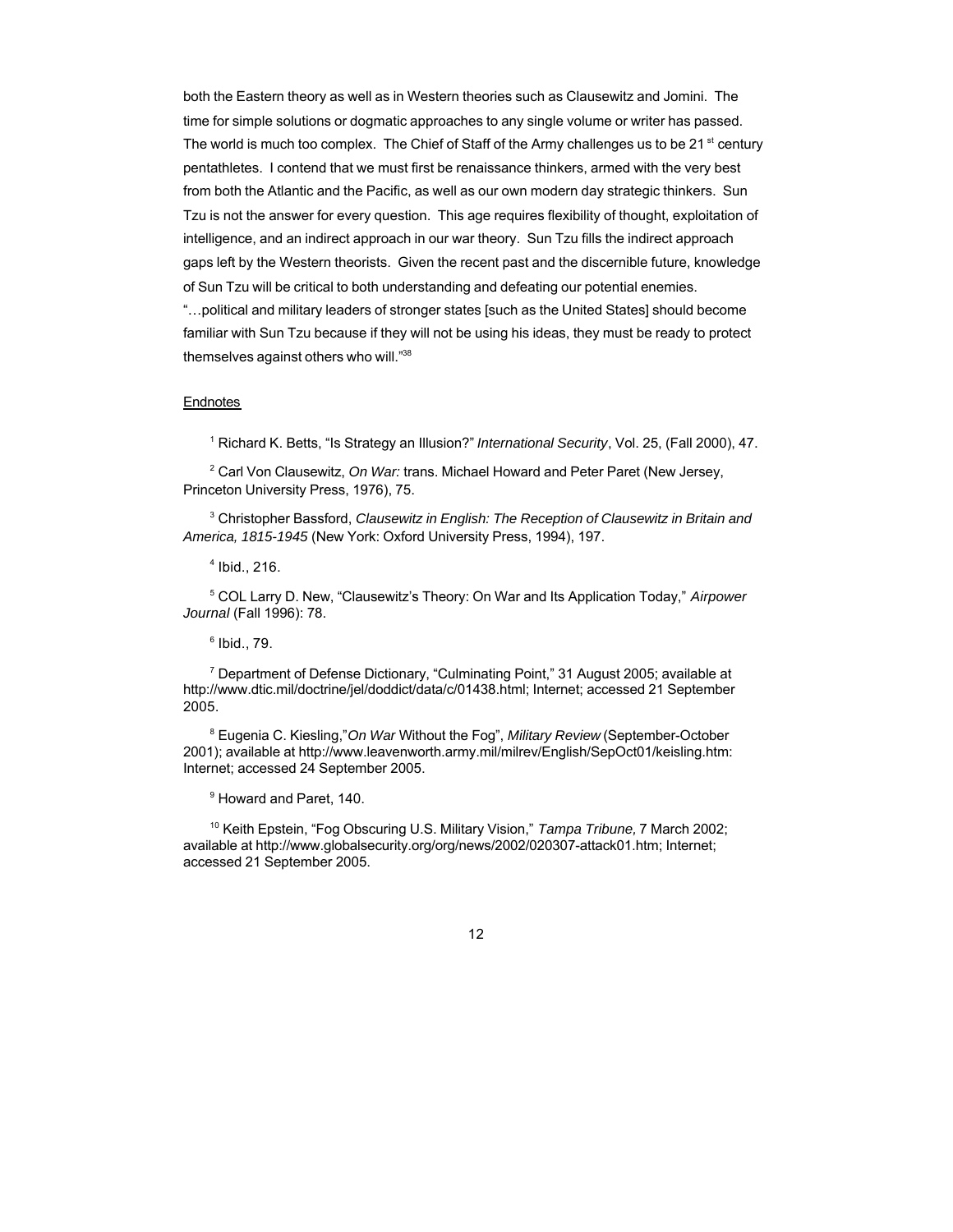$11$  Ibid.

<sup>12</sup> MAJ Michael Forsyth, "Finesse: A Short Theory of War," *Military Review*, (July-August 2004): 17.

<sup>13</sup> Clausewitz, pages 595 and 596.

<sup>14</sup> Department of Defense Dictionary, "Centers of Gravity", 31 August 2005; available at http://www.dtic.mil/doctrine/jel/doddict/data/c/01438.html; Internet; accessed 21 January 2006.

<sup>15</sup> FM 100-5, *Operations*, 1986 edition, page 69, "Key Concepts of Operational Design."

<sup>16</sup> FM 100-5, *Operations,* 1993 edition, page 69, "Planning and executing Operations."

<sup>17</sup> Colonel Mark Cancian, "Centers of Gravity are a Myth", *Proceedings*, (September 1998); available at http://www.usni.org/Proceedings/articles98/PROcancian.htm#4; Internet; accessed 21 January 2006.

<sup>18</sup> Baron Antoine-Henri de Jomini, *The Art of War*, trans. Major O.F. Winship and Lieutenant E.E. McLean (New York: Putnam, 1854); available at http://www.usregulars.com/jomini1.html; Internet; accessed 19 September 2005.

### <sup>19</sup> Bassford, 50.

<sup>20</sup> Major Gregory R. Ebner, "Scientific Optimism: Jomini and the U.S. Army," *The U.S. Army Professional Writing Collection, Combat Studies Institute, Command and General Staff College* (July 2004); available at http://www.army.mil/professionalwriting/volumes/ volume2/july\_2004/7\_04\_2\_pf.html; Internet; accessed 21 September 2005.

<sup>21</sup> Baron Antoine-Henri de Jomini, *The Art of War*, trans. Major O.F. Winship and Lieutenant E.E. McLean (New York: Putnam, 1854); available at http://www.usregulars.com/jomini2.html; Internet; accessed 19 September 2005.

 $22$  Ebner, page 2 of 3.

<sup>23</sup> Thomas M. Huber, "Introduction to Lesson 8, Interpreting Modern War," *U.S. Army Command and General Staff College C600-8*; available at http://www.au.af.mil/au/awc/awcgate/jomini/lsn08.htm; Internet; accessed 19 September 2005.

 $24$  Ibid.

<sup>25</sup> The Department of Defense Dictionary, referenced above, defines Lines of Operation as "Lines that define the directional orientation of the force in time and space in relation to the enemy. They connect the force with its base of operations and its objectives." In many recent speeches as well as in guidance to Combatant Commanders, the Secretary of Defense has broadened the concept to include those strategic focus areas (lines) along which the military and the Interagency must approach a problem in order to obtain a successful objective.

<sup>26</sup> General Tommy Franks, *American Soldier*, (New York, NY: Regan Books, 2004), 336.